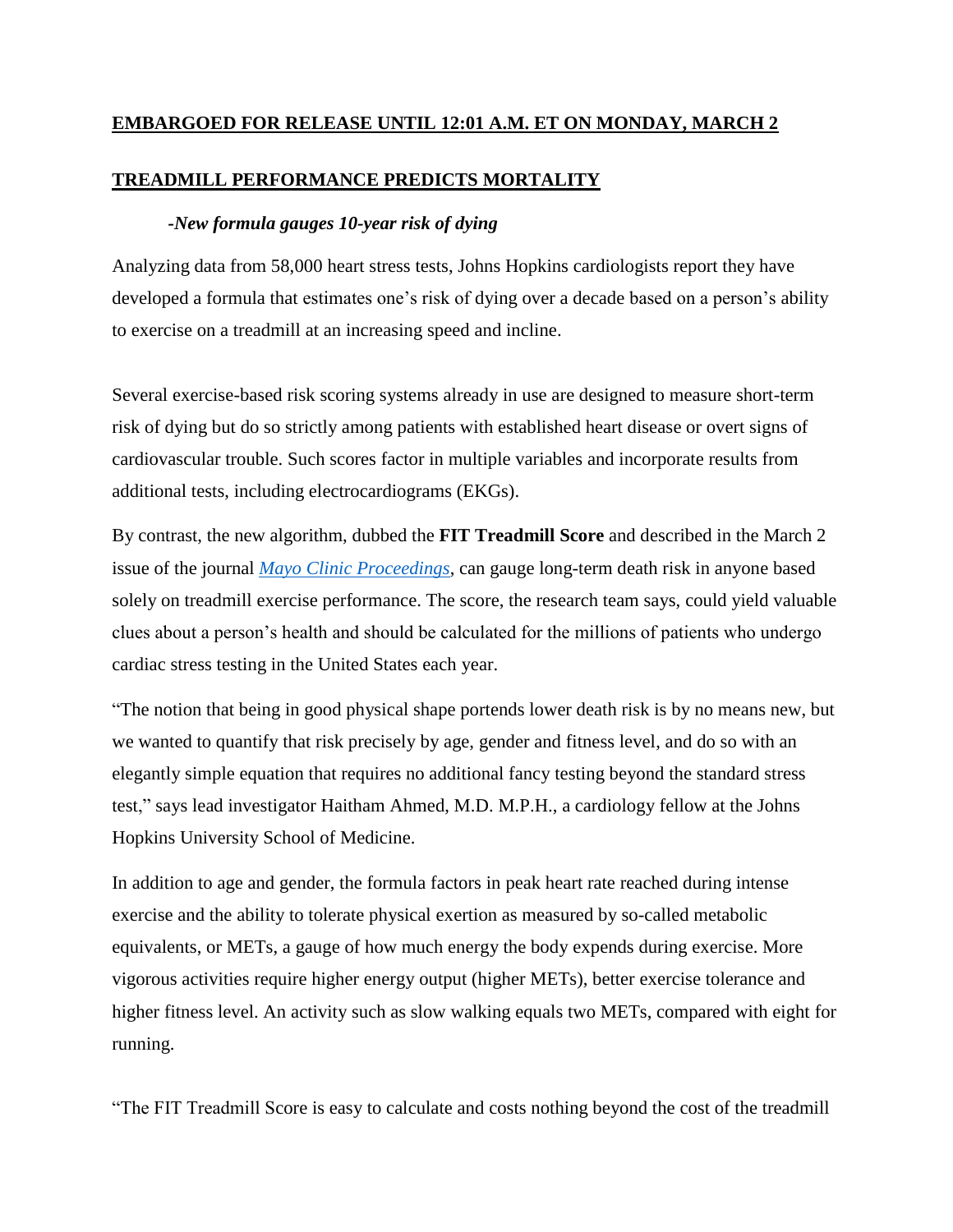test itself," says senior study author [Michael Blaha, M.D., M.P.H.,](http://www.hopkinsmedicine.org/profiles/results/directory/profile/1287652/michael-blaha) director of clinical research at the [Johns Hopkins Ciccarone Center for the Prevention of Heart Disease.](http://www.hopkinsmedicine.org/heart_vascular_institute/clinical_services/centers_excellence/ciccarone/) "We hope the score will become a mainstay in cardiologists and primary clinicians' offices as a meaningful way to illustrate risk among those who undergo cardiac stress testing and propel people with poor results to become more physically active."

Exercise stress tests — commonly used to determine who needs invasive cardiac testing and inform treatment decisions — measure how well the heart and lungs respond to physical exertion while a person is walking on a treadmill at progressively higher speed and elevation. The test is stopped once a person reaches the point of exhaustion or develops chest pain, dizziness or heart rhythm abnormalities. Those who have abnormal findings on their EKG tracings during exercise or who develop symptoms suggestive of abnormal heart strain during the test are referred for angiography, an invasive procedure to examine the interior of the heart's main blood vessels. Those who have normal EKG readings and no alarming symptoms while exercising are said to have "normal" results and typically do not require further testing.

However, the researchers say, the new data show varying degrees of fitness among those with "normal" stress test results that reveal telling clues about cardiac and respiratory fitness and, therefore, overall death risk over time.

"Stress test results are currently interpreted as 'either/or' but we know that heart disease is a spectrum disorder," Ahmed says. "We believe that our FIT score reflects the complex nature of cardiovascular health and can offer important insights to both clinicians and patients."

For the study, the team analyzed information on 58,020 people, ages 18 to 96, from Detroit, Michigan, who underwent standard exercise stress tests between 1991 and 2009 for evaluation of chest pain, shortness of breath, fainting or dizziness. The researchers then tracked how many of the participants within each fitness level died from any cause over the next decade. The results reveal that among people of the same age and gender, fitness level as measured by METs and peak heart rate reached during exercise were the greatest indicators of death risk. Fitness level was the single most powerful predictor of death and survival, even after researchers accounted